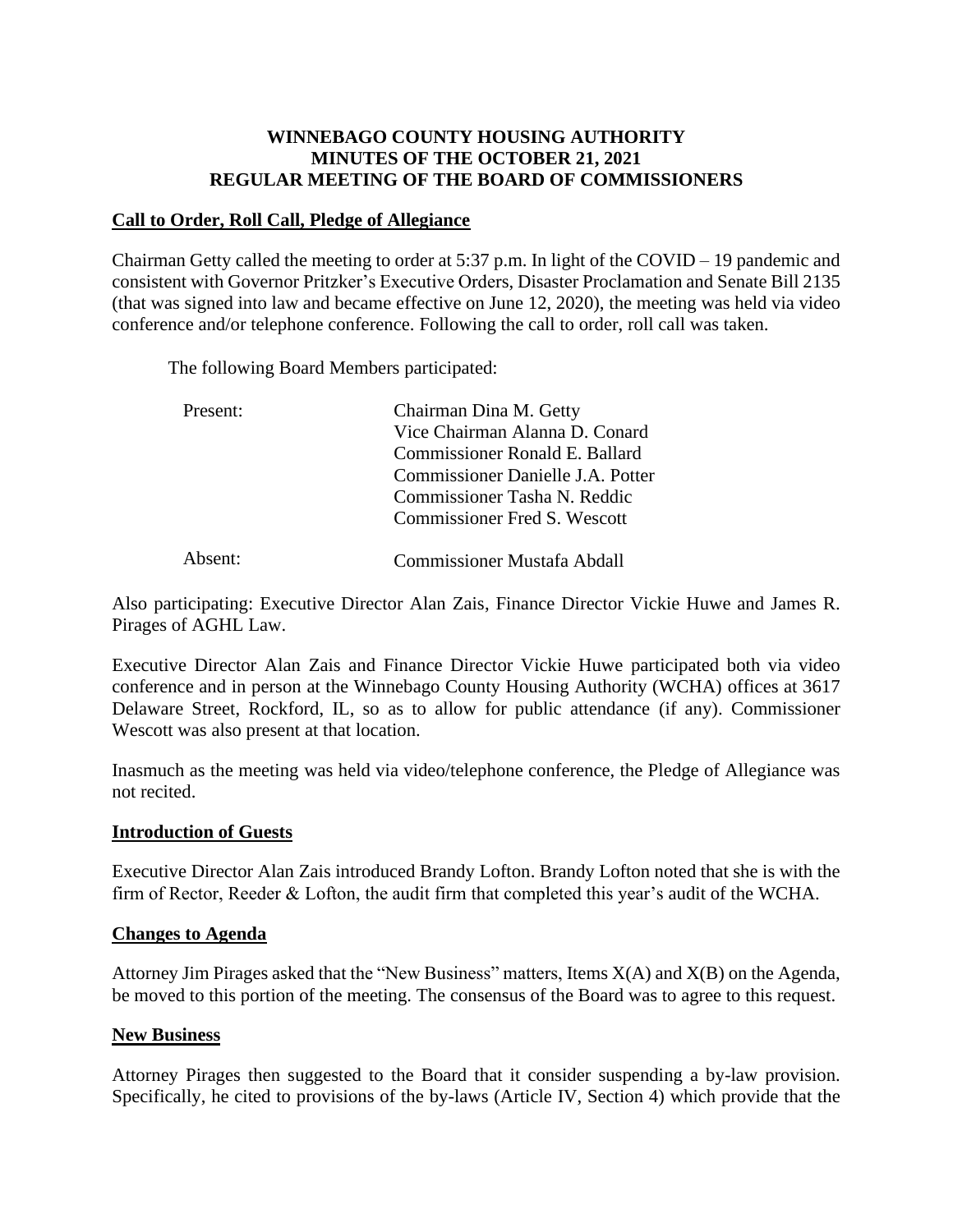"physical presence of four (4) Commissioners shall constitute a quorum for purposes of conducting its business". He asked that a motion be considered to suspend that requirement in keeping with the provisions of Governor Pritzker's Executive Orders, Disaster Proclamation as well as Senate Bill 2135. A motion to suspend that by-law provision was made by Vice Chairman Conard and that motion was seconded by Commissioner Potter. The motion was passed by unanimous roll call vote of the six (6) Commissioners present with none against and one (1) Commissioner absent.

Brandy Lofton presented an overview of the audit conducted of the WCHA. She noted that a copy of the audit report had been previously submitted. She added that she and her colleague, Dale Rector, had reviewed and completed the work papers and that Dale Rector had been on-site for the audit. She thanked the Board for selecting her firm to complete the audit and noted that she had a great experience with the WCHA's staff which she indicated had been helpful and had done a good job.

She then proceeded with a review of the 50 page report. She said that seven (7) of those pages were the most important. She pointed out that compliance with GAP requirements, Federal guidelines and the absence of any misstatements form the basis for the "opinions" set forth in those seven (7) important pages. She noted that the WCHA had a "clean audit" as a result and pointed to page 31 of the report which indicated that there were no "findings" and that it was a "clean audit". She also pointed out that the WCHA has been characterized as being "low risk" inasmuch as there have been no findings during the past two (2) years.

She went on to explain that there were insignificant changes that had been recommended as a result of their review during the audit. She said that there were \$21 million in notes receivable applicable to the WCHA's tax credit partners. She said that in that regard the materials making up the audit reflected a huge change from the prior year with regard to "restricted" versus "unrestricted" amounts. She said that this change was necessary so that HUD knows that the vast majority of those funds are reserved (i.e., "restricted") for something else and that the "unrestricted" funds are only approximately \$1.6 million.

The other change which she noted that had been made was on page 12 of the report were the programs are summarized. She said that last year's report did not include Winnebago Homes Association but that her firm had found that WHA is really a "blended component" unit and, therefore, should be presented with the audit report. By contrast, she noted that Champion Park TC-I Limited Partnership, Collier Garden, LLC and Northern Winnebago, LLC are all discrete component units. While they are discrete component units, their financials are reflected on page 9 as discrete component units but are not included in the Winnebago County Housing Authority's financials. She went on to add that her firm did not audit the three (3) discrete component units.

She next pointed to page 37 of the report which shows a schedule of awards received. She highlighted the amount of COVID funding (approximately \$300,000.00) and reminded the Board that the COVID money needs to be expended by the end of 2021.

She also noted that the "capitalization threshold" set forth on page 14 of the report (\$750.00) was, in their opinion, quite low and would cover a significant number of items. She suggested raising the capitalization threshold from \$750.00 to an amount between \$2,500.00 and \$5,000.00 and that the WCHA should expense items that are below such amounts.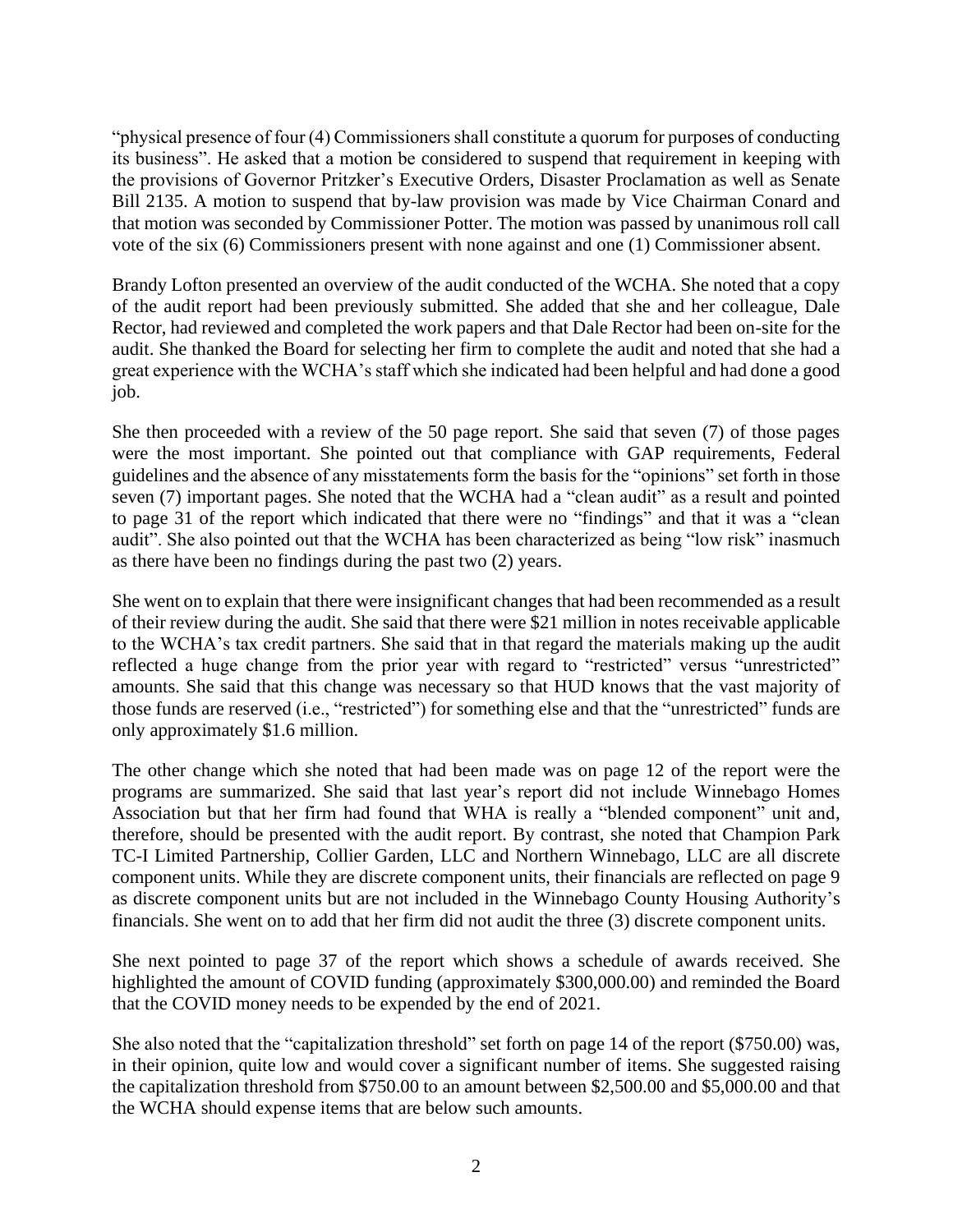Brandy also advised the Board that they had reviewed 55 tenant files and found very few issues. She added that the waiting lists should be evaluated to have a better line of waiting lists to avoid future questions. She said that this was not a finding but, instead, was a comment.

Lastly, she pointed to the Cash Flow Statement on page 10 of the report which shows where the WCHA's money had been spent. She said that \$294,000.00 had been added to the WCHA's cash as compared to the previous year (which she commented was close to the amount received through the COVID award).

In closing, she said that it was overall a great audit and that Finance Director Vickie Huwe had been very responsive. She noted her appreciation for the staff's assistance and noted her firm's availability for questions should there be any in the future. Executive Director Alan Zais noted that the WCHA had already accepted the recommendations for the wait list procedures and had previously approved a capitalization policy to incorporate the recommendations noted above. Chairman Getty congratulated Finance Director Vickie Huwe and Executive Director Alan Zais thanked Brandy for her work.

## **Public Comments**

There was no one present from the public and, therefore, no public comments.

## **Executive Director's Report**

Executive Director Alan Zais referred the Board to his written report that had been separately submitted to the Board for its review. He also noted that various staff members had submitted their own written reports that were part of the Board packet. Chairman Getty asked the Commissioners if there were any questions; none were asked.

#### **Consent Agenda**

Chairman Getty noted that there was one (1) item on the Consent Agenda (approval of the September 16, 2021 Regular Meeting Minutes). A motion to approve the one (1) Resolution (Resolution No. 21 R 36) on the Consent Agenda was made by Vice Chairman Conard and that motion was seconded by Commissioner Potter. The motion to approve the item on the Consent Agenda was approved by unanimous roll call vote of the six (6) Commissioners present with none against and one (1) Commissioner absent.

#### **Financial Report**

Finance Director Vickie Huwe noted that the Financial Report had accompanied the Board packet. Chairman Getty asked if any of the Commissioners had questions regarding the report; no questions were noted.

#### **Old Business**

None